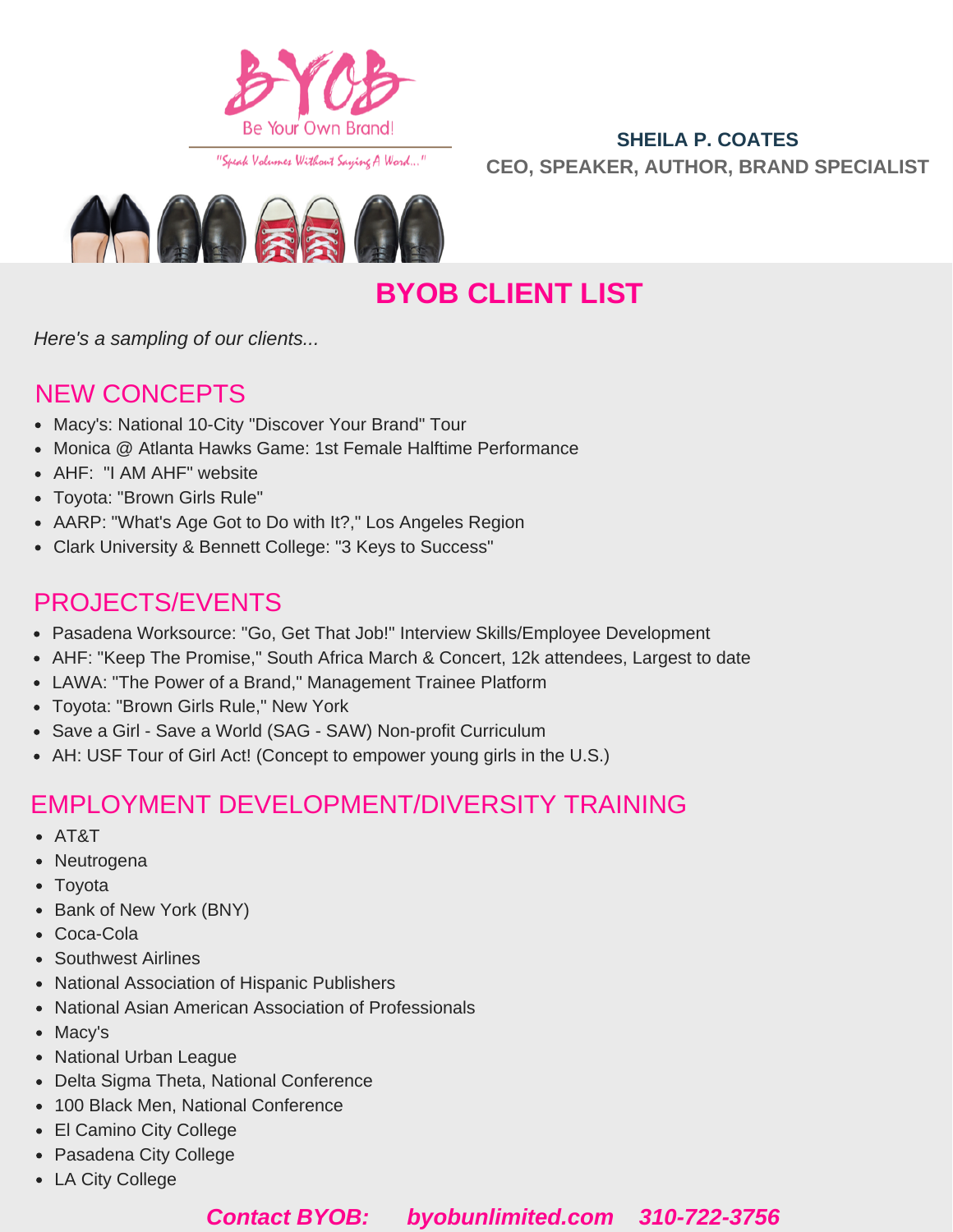

"Speak Valumes Without Saying A Ward..."

### **SHEILA P. COATES CEO, SPEAKER, AUTHOR, BRAND SPECIALIST**



# **BYOB TESTIMONIALS**

*What our clients are saying...*

"Sheila, the session you conducted at Neutrogena was invaluable to me. I have not seen or heard anything like the information you gave down to a personal level. It was interesting to hear what I seemed to portray in my daily image versus what I THOUGHT or want to portray. Thanks in advance for your time and consideration."

*--Michael/Director, Quality Compliance, Johnson & Johnson*

#### "Hello Sheila!

I was one of the participants in the BYOB workshop you conducted at Neutrogena. First, let me say, what a blessing the workshop was for me. For years I have struggled with understanding what my "style" is. Whenever I complained about my style (or lack thereof), people would ask me 'Well, how do you describe your style?' Oddly enough, I could never communicate it. Therefore, making me feel as though I just didn't really have a style because I lacked the capacity to define it."

"Your BYOB framework of focusing on the impression that you want to leave on others and really making and owning a personal statement through your image and appearance has changed all of that for me. I realize now that I didn't struggle with style because I didn't have any but, rather, I lacked the framework within which to think about how I wanted to express my 'brand' to others. Now I have that understanding and for that I am truly grateful."

*--Johnna, Customer Marketing Manager - Club, Beauty, J & J Sales & Logistics*

#### "Dear Sheila:

Thank you, thank you! What a productive and fun session! I never understood what 'branding' meant in relation to your personal style. I always felt it was what you do vs. who you are. It's very clear now and I only wish we had two whole days with you to cover more material." *--Carmen Avila/TV Finance Group, NBC Universal*



"Did you hear anything about the Women's' Network program yesterday? I thought it was excellent and it was just a very short version of what is done for employee development. The topic was 'BYOB - Be Your Own Brand' and talked about people identifying their own unique attributes and how their appearance either supported or detracted from that. I'm not exactly in the "I care a lot about what I look like" category but I thought the points she made about 1) knowing our brand, 2) the message we send to others and 3) how that contributes to how prepared we are to do our jobs were all very valid."

*--Chris, IT SOX & Controllership, Global Enterprise System, NBC Universal Media Works*

Johnson Johnson